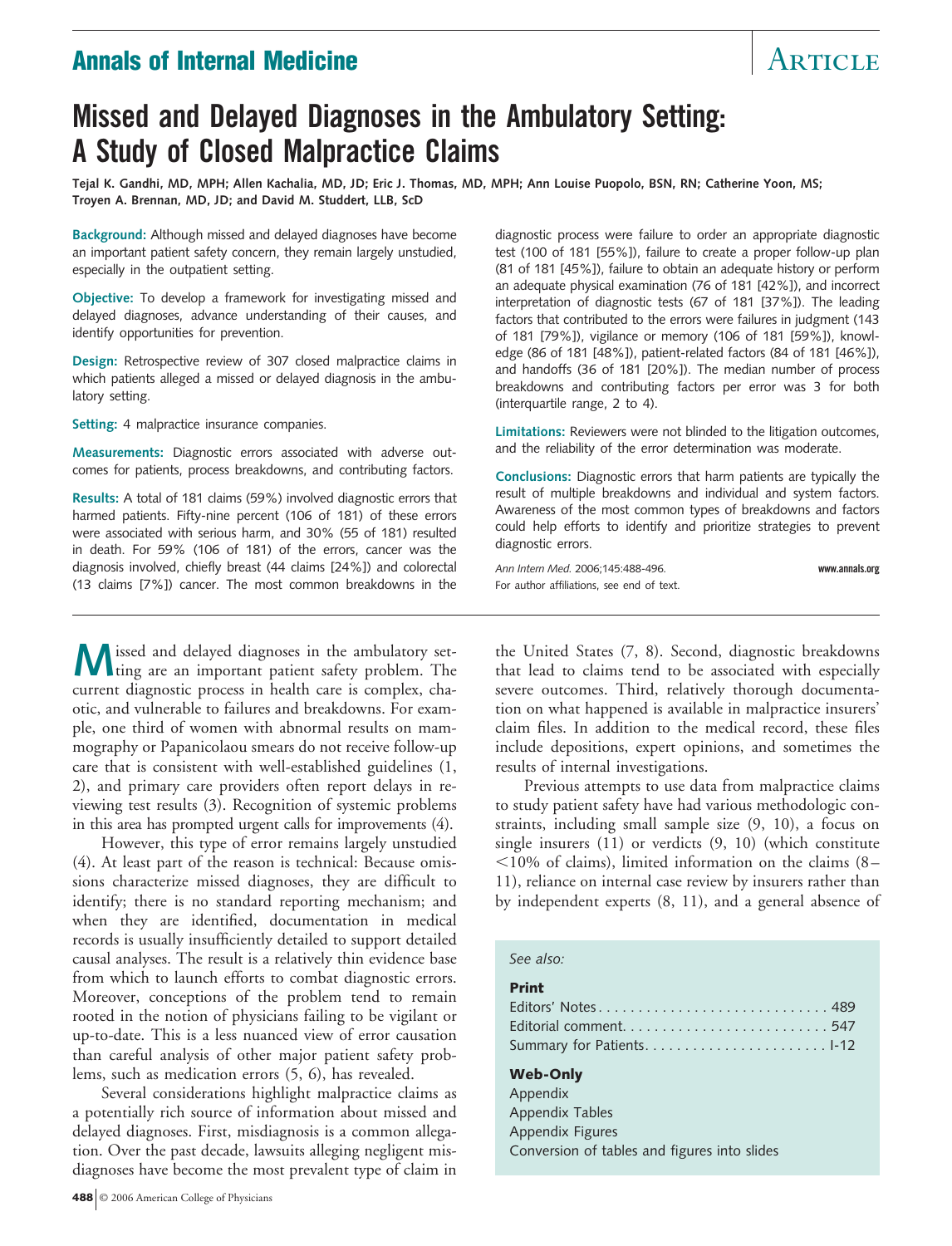robust frameworks for classifying types and causes of failures. To address these issues, we analyzed data from closed malpractice claims at 4 liability insurance companies. Our goals were to develop a framework for investigating missed and delayed diagnoses, advance understanding of their causes, and identify opportunities for prevention.

## **METHODS**

## **Study Sites**

Four malpractice insurance companies based in 3 regions (northeastern, southwestern, and western United States) participated in the study. Collectively, the participating companies insured approximately 21 000 physicians, 46 acute care hospitals (20 academic and 26 nonacademic), and 390 outpatient facilities, including a wide variety of primary care and outpatient specialty practices. The ethics review boards at the investigators' institutions and at each review site approved the study.

## **Claims Sample**

Data were extracted from random samples of closed claim files from each insurer. A claim is classified as closed when it has been dropped, dismissed, paid by settlement, or resolved by verdict. The claim file is the repository of information accumulated by the insurer during the life of a claim. It captures a wide variety of data, including the statement of claim, depositions, interrogatories, and other litigation documents; reports of internal investigations, such as risk management evaluations and sometimes rootcause analyses; expert opinions from both sides; medical reports detailing the plaintiff 's preevent and postevent condition; and, while the claim is open, medical records pertaining to the episode of care at issue. We reacquired the relevant medical records for sampled claims.

Following previous studies, we defined a claim as a written demand for compensation for medical injury (12, 13). Claims involving missed or delayed diagnoses were defined as those alleging an error in diagnosis or testing that caused a delay in appropriate treatment or a failure to act or follow up on results of diagnostic tests. We excluded allegations related to pregnancy and those pertaining to care rendered solely in the inpatient setting.

We reviewed 429 diagnostic claims alleging injury due to missed or delayed diagnoses. Insurers contributed to the study sample in proportion to their annual claims volume (Appendix, available at www.annals.org). The claims were divided into 2 main categories based on the primary setting of the outpatient care involved in the allegation: the emergency department (122 claims) and all other locations (for example, physician's office, ambulatory surgery, pathology laboratory, or radiology suites) (307 claims). The latter group, which we call *ambulatory claims*, is the focus of this analysis.

## **Study Instruments and Claim File Review**

Physicians who were board-certified attendings, fellows, or third-year residents in internal medicine reviewed

## **Context**

Efforts to reduce medical errors and improve patient safety have not generally addressed errors in diagnosis. As with treatment, diagnosis involves complex, fragmented processes within health care systems that are vulnerable to failures and breakdowns.

## **Contributions**

The authors reviewed malpractice claims alleging injury from a missed or delayed diagnosis. In 181 cases in which there was a high likelihood that error led to the missed diagnosis, the authors analyzed where the diagnostic process broke down and why. The most common missed diagnosis was cancer, and the most common breakdowns were failure to order appropriate tests and inadequate follow-up of test results. A median of 3 process breakdowns occurred per error, and 2 or more clinicians were involved in 43% of cases.

#### **Cautions**

The study relied on malpractice claims, which are not representative of all diagnostic errors that occur. There was only moderate agreement among the authors in their subjective judgments about errors and their causes.

#### **Implications**

Like other medical errors, diagnostic errors are multifactorial. They arise from multiple process breakdowns, usually involving multiple providers. The results highlight the challenge of finding effective ways to reduce diagnostic errors as a component of improving health care quality.

#### *—The Editors*

sampled claim files at the insurers' offices or insured facilities. Physician-investigators trained the reviewers in the content of claim files, use of the study instruments, and confidentiality procedures in 1-day sessions at each site. The reviewers also used a detailed manual. Reviews took on average 1.4 hours per file. To test review reliability, a second reviewer reviewed a random selection of 10% (42 of 429) of the files. Thirty-three of the 307 ambulatory claims that are the focus of this analysis were included in the random blinded re-review. A sequence of 4 instruments guided the review. For all claims, insurance staff recorded administrative details of the case (**Appendix Figure 1**, available at www.annals.org), and clinical reviewers recorded details of the adverse outcome the patient experienced, if any (**Appendix Figure 2**, available at www.annals .org). Reviewers scored adverse outcomes on a 9-point severity scale ranging from emotional injury only to death. This scale was developed by the National Association of Insurance Commissioners (14) and has been used in previous research (15). If the patient had multiple adverse outcomes, reviewers scored the most severe outcome. To simplify presentation of our results, we grouped scores on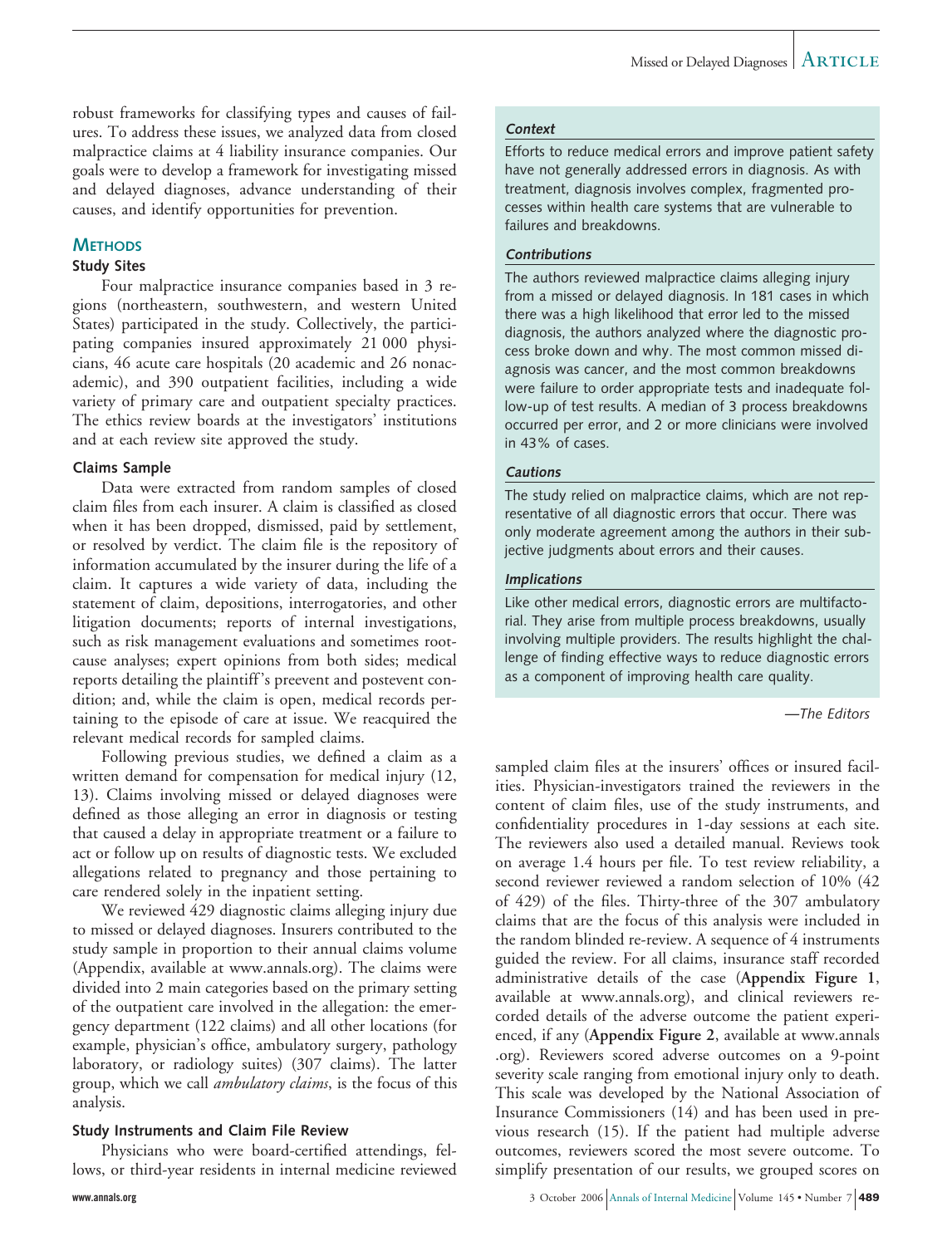## ARTICLE | Missed or Delayed Diagnoses

this scale into 5 categories (emotional, minor, significant, major, and death).

Next, reviewers considered the potential role of a series of contributing factors (**Appendix Figure 3**, available at www.annals.org) in causing the adverse outcome. The factors covered cognitive-, system-, and patient-related causes that were related to the episode of care as a whole, not to particular steps in the diagnostic process. The factors were selected on the basis of a review of the patient safety literature performed in 2001 by 5 of the authors in consultation with physician-collaborators from surgery and obstetrics and gynecology.

Reviewers then judged, in light of available information and their decisions about contributing factors, whether the adverse outcome was due to diagnostic error. We used the Institute of Medicine's definition of error, namely, "the failure of a planned action to be completed as intended (i.e. error of execution) or the use of a wrong plan to achieve an aim (i.e. error of planning)" (16). Reviewers recorded their judgment on a 6-point confidence scale ranging from "1. Little or no evidence that adverse outcome resulted from error/errors" to "6. Virtually certain evidence that adverse outcome resulted from error/errors." Claims that scored 4 ("More likely than not that adverse outcome resulted from error/errors; more than 50-50 but a close call") or higher were classified as having an error. The confidence scale and cutoff point were adapted from instruments used in previous studies of medical injury (15, 17).

Reviewers were not blinded to the litigation outcomes but were instructed to ignore them and rely on their own clinical judgment in making decisions about errors. Training sessions stressed that the study definition of error is not synonymous with the legal definition of negligence and that a mix of factors extrinsic to merit influence whether claims are paid during litigation.

Finally, for the subset of claims judged to involve errors, reviewers completed an additional form (**Appendix Figure 4**, available at www.annals.org) that collected additional clinical information about the missed diagnosis. Specifically, reviewers considered a defined sequence of diagnostic steps (for example, history and physical examination, test ordering, and creation of a follow-up plan) and were asked to grade their confidence that a breakdown had occurred at each step (5-point Likert scale ranging from "highly unlikely" to "highly likely"). If a breakdown was judged to have been at least "somewhat likely" (score of  $\geq$ 3), the form elicited additional information on the particular breakdown, including a non–mutually exclusive list of reasons for the breakdown.

## **Statistical Analysis**

The primary unit of analysis was the sequence of care in claims judged to involve a diagnostic error that led to an adverse outcome. For ease of exposition, we henceforth refer to such sequences as errors. The hand-filled data forms were electronically entered and verified by a profes-

**490** 3 October 2006 Annals of Internal Medicine Volume 145 • Number 7 **www.annals.org**

sional data entry vendor and sent to the Harvard School of Public Health for analysis. Additional validity checks and data cleaning were performed by study programmers. Analyses were conducted by using SAS, version 8.2 (SAS Institute, Cary, North Carolina) and Stata SE, version 8.0 (Stata Corp., College Station, Texas). We examined characteristics of the claims, patients, and injuries in our sample and the frequency of the various contributing factors. We compared characteristics of error subgroups using Pearson chi-square tests and used percentage agreement and  $\kappa$  scores (18) to measure interrater reliability of the injury and error determinations.

### **Role of the Funding Sources**

This study was funded by grants from the Agency for Healthcare Research and Quality (HS011886-03) and the Harvard Risk Management Foundation. These organizations did not play a role in the design, conduct, or analysis of the study, and the decision to submit the manuscript for publication was that of the authors.

## **RESULTS**

The 307 diagnosis-related ambulatory claims closed between 1984 and 2004. Eighty-five percent (262 of 307) of the alleged errors occurred in 1990 or later, and 80% (245 of 307 claims) closed in 1997 or later. In 2% (7 of 307) of claims, no adverse outcome or change in the patient's clinical course was evident; in 3% (9 of 307), the reviewer was unable to judge the severity of the adverse outcome from the information available; and in 36% (110 of 307), the claim was judged not to involve a diagnostic error. The remaining group of 181 claims, 59% (181 of 307) of the sample, were judged to involve diagnostic errors that led to adverse outcomes. This group of errors is the focus of further analyses.

In 40 of the 42 re-reviewed claims, reviewers agreed about whether an adverse outcome had occurred (95% agreement). The reliability of the determination of whether an error had occurred (a score  $\leq 4$  vs.  $\geq 4$  on the confidence scale) was moderate (72% agreement;  $\kappa = 0.42$ [95% CI,  $-0.05$  to 0.66]).

## **Errors and Diagnoses**

Fifty-nine percent (106 of 181) of the errors were associated with significant or major physical adverse outcomes and 30% (55 of 181) were associated with death (**Table 1**). For 59% (106 of 181) of errors, cancer was the diagnosis missed, chiefly breast (44 of 181 [24%]), colorectal (13 of 181 [7%]), and skin (8 of 181 [4%]) cancer. The next most commonly missed diagnoses were infections (9 of 181 [5%]), fractures (8 of 181 [4%]), and myocardial infarctions (7 of 181 [4%]). Most errors occurred in physicians' offices (154 of 181 [85%]), and primary care physicians were the providers most commonly involved (76 of 181 [42%]). The mean interval between when diagnoses should have been made (that is, in the absence of error)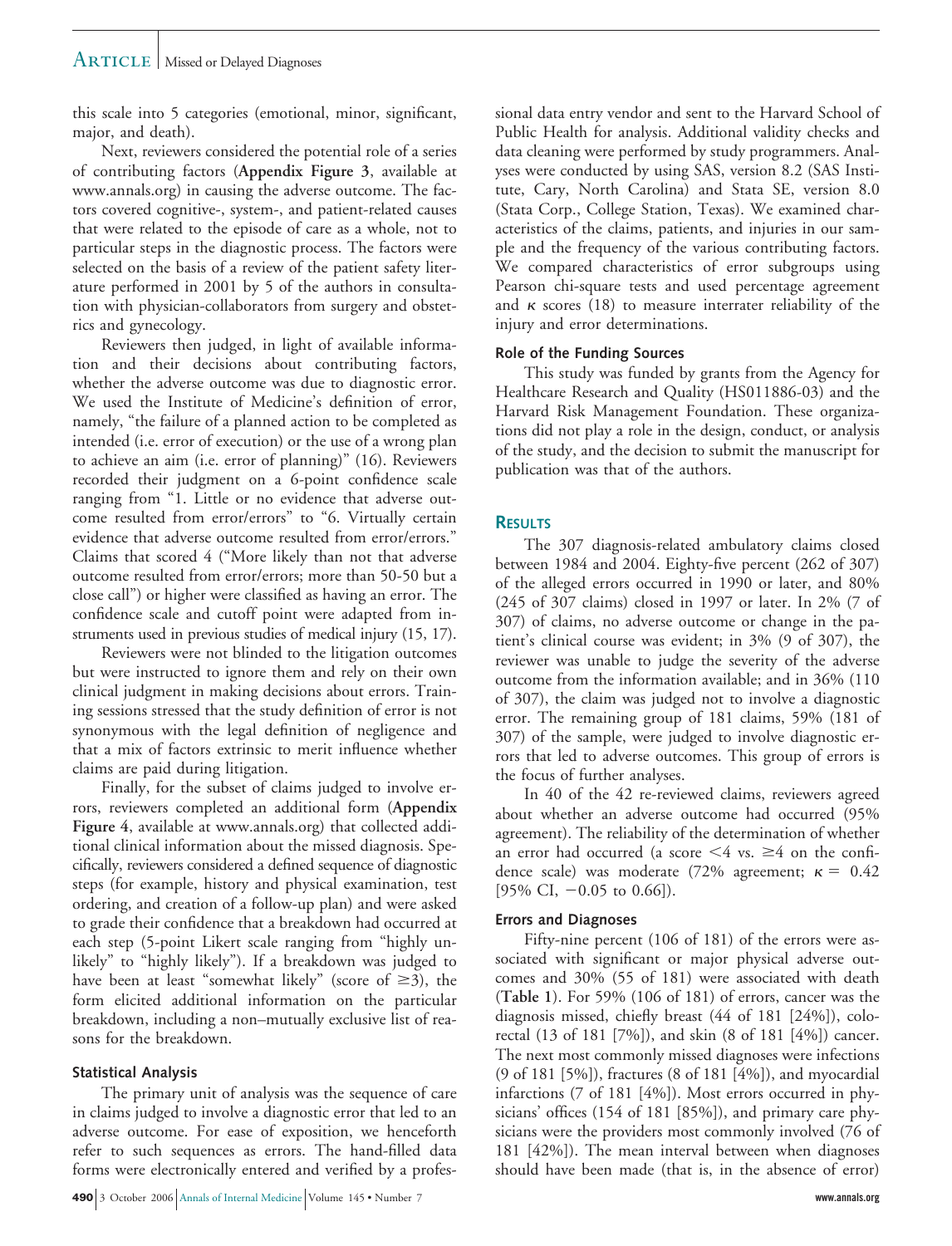## *Table 1.* **Characteristics of Patients, Involved Clinicians, Adverse Outcomes, and Missed or Delayed Diagnoses among 181 Diagnostic Errors in Ambulatory Care**

| <b>Characteristics</b>                 | Errors, $n$ (%) |
|----------------------------------------|-----------------|
| Female patient                         | 110 (61)        |
|                                        |                 |
| Patient age (mean, 44 y [SD, 17])      |                 |
| $<$ 1 y                                | 5(3)            |
| $1 - 18y$                              | 9(5)            |
| $18 - 34y$                             | 34 (19)         |
| $35 - 49y$                             | 64 (35)         |
| $50 - 64$ y                            | 50 (28)         |
| $>64$ y                                | 19 (10)         |
| Health insurance ( $n = 117$ )         |                 |
| Private                                | 103 (88)        |
| Medicaid                               | 3(3)            |
| Uninsured                              | 7(6)            |
| Medicare                               | 1(1)            |
| Other                                  | 3(3)            |
|                                        |                 |
| Clinicians involved in error*          |                 |
| Specialty                              |                 |
| Primary caret                          | 88 (49)         |
| Radiology                              | 31 (17)         |
| General surgery                        | 23(13)          |
| Pathology                              | 13(7)           |
| Physician's assistant                  | 13(7)           |
| Registered nurse or nurse practitioner | 14(8)           |
| Trainee (resident, fellow, or intern)  | 20 (11)         |
|                                        |                 |
| Setting<br>Physician's office          | 154 (85)        |
| Ambulatory surgery facility            | 8(4)            |
| Pathology or clinical laboratory       | 8(4)            |
| Radiology suite                        | 5(3)            |
| Other                                  | 6(3)            |
|                                        |                 |
| Missed or delayed diagnosis            |                 |
| Cancer                                 | 106 (59)        |
| <b>Breast</b>                          | 44 (24)         |
| Colorectal                             | 13(7)           |
| Skin                                   | 8(4)            |
| Hematologic                            | 7(4)            |
| Gynecologic                            | 7(4)            |
| Lung                                   | 6(3)            |
| <b>Brain</b>                           | 5(3)            |
| Prostate                               | 5(3)            |
| Liver or gastric<br>Other              | 2(1)            |
| Infection                              | 9(5)<br>9(5)    |
| Fracture                               | 8(4)            |
| Myocardial infarction                  | 7 (4)           |
| Embolism                               | 6(3)            |
| Appendicitis                           | 5(3)            |
| Cerebral vascular disease              | 4(2)            |
| Other neurologic condition             | 4 (2)           |
| Aneurysm                               | 3(2)            |
| Other cardiac condition                | 3(2)            |
| Gynecologic disease (noncancer)        | 3(2)            |
| Endocrine disorder                     | 3(2)            |
| Birth defect                           | 3(2)            |
| Ophthalmologic disease                 | 3(2)            |
| Peripheral vascular disease            | 2(1)            |
| Abdominal disease                      | 2(1)            |
| Psychiatric illness                    | 2(1)            |
| Other                                  | 8(4)            |
| Adverse outcome‡                       |                 |
| Psychological or emotional             | 9(5)            |

| Table 1-Continued    |                 |
|----------------------|-----------------|
| Characteristics      | Errors, $n$ (%) |
| Minor physical       | 11(6)           |
| Significant physical | 72 (40)         |
| Major physical       | 34 (19)         |
| Death                | 55 (30)         |

\* Percentages do not sum to 100% because multiple providers were involved in some errors.

† Includes 12 pediatricians, therefore pediatrics accounts for an absolute 7% of the 49%.

‡ Categories correspond to the following scores on the National Association of Insurance Commissioners' 9-point severity scale: psychiatric or emotional (score 1), minor physical (scores 2 and 3), significant physical (scores 4 to 6), major physical (scores 7 and 8), and death (score 9). For details, see Appendix Figure 2, available at www.annals.org.

and when they actually were made was 465 days (SD, 571 days), and the median was 303 days (interquartile range, 36 to 681 days). **Appendix Table 1** (available at www .annals.org) outlines several examples of missed and delayed diagnoses in the study sample.

#### **Breakdowns in the Diagnostic Process**

The leading breakdown points in the diagnostic process were failure to order an appropriate diagnostic test (100 of 181 [55%]), failure to create a proper follow-up plan (81 of 181 [45%]), failure to obtain an adequate history or to perform an adequate physical examination (76 of 181 [42%]), and incorrect interpretation of a diagnostic test (67 of 181 [37%]) (**Table 2**). Missed cancer diagnoses were significantly more likely to involve diagnostic tests being performed incorrectly (14 of 106 [13%] vs. 1 of 75 [ $1\%$ ];  $P = 0.004$ ) and being interpreted incorrectly (49 of 106 [46%] vs. 18 of 75 [24%];  $P = 0.002$ ), whereas missed noncancer diagnoses were significantly more likely to involve delays by patients in seeking care (4 of 106 [4%] vs. 12 of 75  $[16\%]$ ;  $P = 0.004$ ), inadequate history or physical examination (24 of 106 [23%] vs. 52 of 75 [69%];  $P < 0.001$ ), and failure to refer (19 of 106 [18%] vs. 28 of 75 [37%];  $P = 0.003$ ).

**Table 3** details the 4 most common process breakdowns. Among failures to order diagnostic tests, most tests involved were from the imaging (45 of 100 [45%]) or other test (50 of 100 [50%]) categories. With respect to the specific tests involved, biopsies were most frequently at issue (25 of 100 [25%]), followed by computed tomography scans, mammography, ultrasonography, and colonoscopy (11 of 100 for each [11%]). The most common explanation for the failures to order was that the physician seemed to lack knowledge of the appropriate test in the clinical circumstances. Among misinterpretations of test results, 27% (18 of 67) related to results on mammography and 15% (10 of 67) related to results on radiography. The main reasons for inadequate follow-up plans were that the physician did not think follow-up was necessary (32 of 81 [40%]), selected an inappropriate follow-up interval (29 of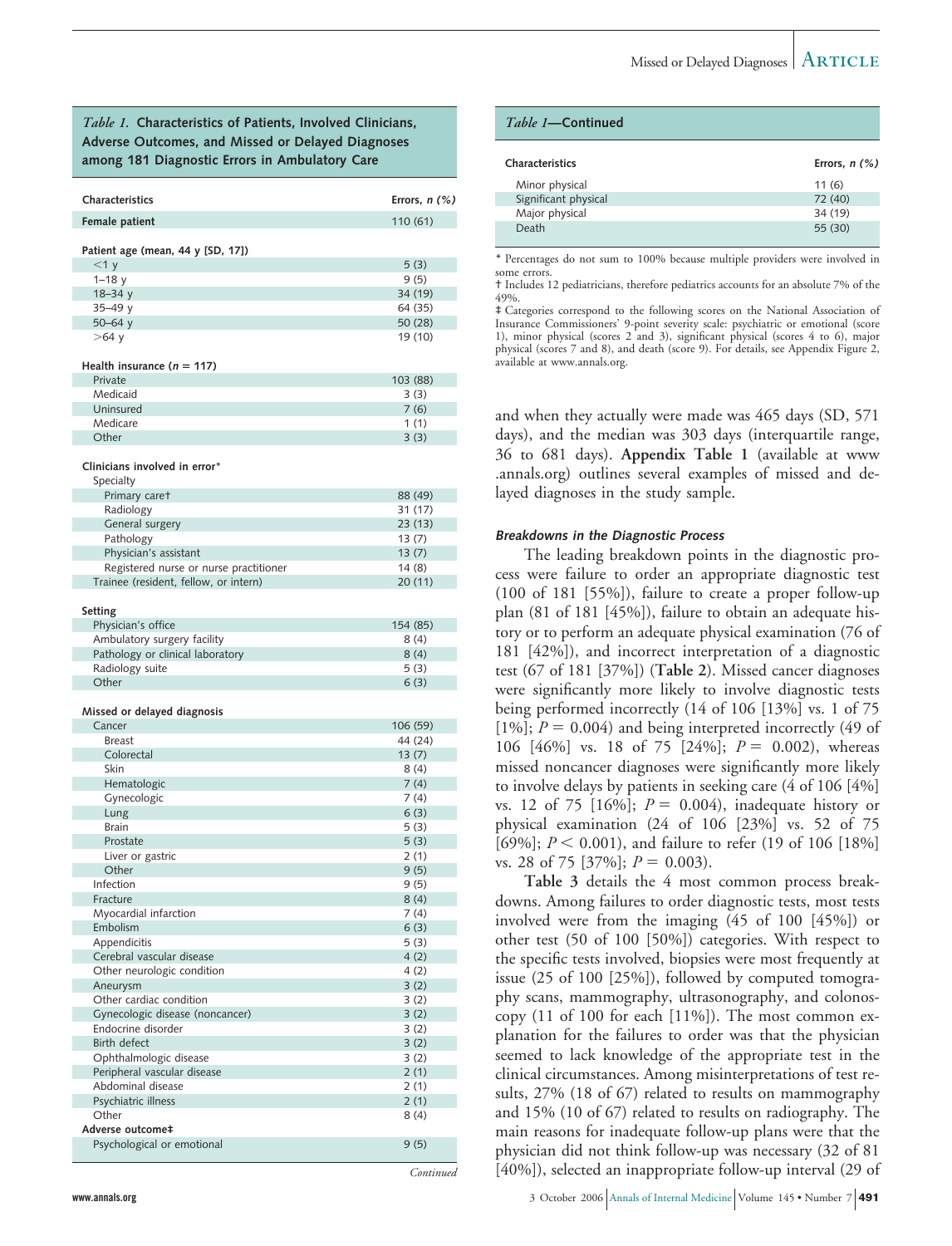#### *Table 2.* **Breakdown Points in the Diagnostic Process**

| <b>Process Breakdown</b>                                                                      | <b>All Missed</b><br><b>Diagnoses</b><br>$(n = 181)$ , n $(\%)$ | <b>Missed Cancer</b><br>Diagnoses<br>$(n = 106)$ , n $(\%)$ | <b>Missed Noncancer</b><br><b>Diagnoses</b><br>$(n = 75)$ , n $(\%)$ | P Value* |
|-----------------------------------------------------------------------------------------------|-----------------------------------------------------------------|-------------------------------------------------------------|----------------------------------------------------------------------|----------|
| Initial delay by the patient in seeking care                                                  | 16(9)                                                           | 4(4)                                                        | 12(16)                                                               | 0.004    |
| Failure to obtain adequate medical history or physical<br>examination                         | 76 (42)                                                         | 24(23)                                                      | 52 (69)                                                              | < 0.001  |
| Failure to order appropriate diagnostic or laboratory<br>tests                                | 100(55)                                                         | 63 (59)                                                     | 37(49)                                                               | 0.178    |
| Adequate diagnostic or laboratory tests ordered but not<br>performed                          | 17(9)                                                           | 10(9)                                                       | 7(9)                                                                 | 0.98     |
| Diagnostic or laboratory tests performed incorrectly                                          | 15(8)                                                           | 14(13)                                                      | 1(1)                                                                 | 0.004    |
| Incorrect interpretation of diagnostic or laboratory tests                                    | 67 (37)                                                         | 49 (46)                                                     | 18 (24)                                                              | 0.002    |
| Responsible provider did not receive diagnostic or<br>laboratory test results                 | 23(13)                                                          | 17(16)                                                      | 6(8)                                                                 | 0.110    |
| Diagnostic or laboratory test results were not<br>transmitted to patient                      | 22(12)                                                          | 15 (14)                                                     | 7(9)                                                                 | 0.33     |
| Inappropriate or inadequate follow-up plan                                                    | 81 (45)                                                         | 51(48)                                                      | 30(40)                                                               | 0.28     |
| Failure to refer                                                                              | 47 (26)                                                         | 19 (18)                                                     | 28 (37)                                                              | 0.003    |
| Failure of a requested referral to occur                                                      | 9(5)                                                            | 8(8)                                                        | 1(1)                                                                 | 0.058    |
| Failure of the referred-to clinician to convey relevant<br>results to the referring clinician | 3(2)                                                            | 2(2)                                                        | 1(1)                                                                 | 0.77     |
| Patient nonadherence to the follow-up plan                                                    | 31(17)                                                          | 21(20)                                                      | 10(13)                                                               | 0.25     |

\* Pearson chi-square test for differences between cancer and noncancer categories.

81 [36%]), or did not document the plan correctly (22 of 81 [27%]).

#### **Contributing Factors**

The leading factors that contibuted to errors were failures in judgment (143 of 181 [79%]), vigilance or memory (106 of 181 [59%]), knowledge (86 of 181 [48%]), patient-related factors (84 of 181 [46%]), and handoffs (36 of 181 [20%]) (**Table 4**). The patient-related factors included nonadherence (40 of 181 [22%]), atypical clinical presentation (28 of 181 [15%]), and complicated medical history (18 of 181 [10%]). There were no significant differences in the prevalence of the various contributing factors when missed cancer and missed noncancer diagnoses were compared, with the exception of lack of supervision, which was significantly more likely to have occurred in missed noncancer diagnoses (10 of 75 [13%] vs. 5 of 106 [5%];  $P = 0.038$ ). The higher prevalence of lack of supervision as a contributing factor to missed noncancer diagnoses was accompanied by greater involvement of trainees in these cases (13 of 75 [17%] vs. 7 of 106 [7%];  $P =$ 0.023).

## **Multifactorial Nature of Missed or Delayed Diagnoses**

The diagnostic errors were complex and frequently involved multiple process breakdowns, contributing factors, and contributing clinicians (**Table 5**). In 43% (78 of 181) of errors, 2 or more clinicians contributed to the missed diagnosis, and in 16% (29 of 181), 3 or more clinicians contributed. There was a median of 3 (interquartile range, 2 to 4) process breakdowns per error; 54% (97 of 181) of errors had 3 or more process breakdowns and 29% (52 of 181) had 4 or more. Thirty-five diagnostic errors (35 of 181 [19%]) involved a breakdown at only 1 point in the care process (*single-point breakdowns*). Twenty-four (24 of

35 [69%]) of these single-point breakdowns were either failures to order tests  $(n = 10)$  or incorrect interpretations of tests ( $n = 14$ ); only 3 involved trainees.

The median number of contributing factors involved in diagnostic errors was 3 (interquartile range, 2 to 4); 59% (107 of 181) had 3 or more contributing factors, 27% (48 of 181) had 4 or more, and 13% (23 of 181) had 5 or more. Thus, although virtually all diagnostic errors were linked to cognitive factors, especially judgment errors, cognitive factors operated alone in a minority of cases. They were usually accompanied by communication factors, patient-related factors, or other system factors.

Specifically, 36% (66 of 181) of errors involved cognitive factors alone, 16% (29 of 181) involved judgment or vigilance and memory factors alone, and 9% (16 of 181) involved only judgment factors. The likelihood that cognitive factors alone led to the error was significantly lower among errors that involved an inadequate medical history or physical examination (21 of 66 [32%] vs. 55 of 115 [48%];  $P = 0.036$ ), lack of receipt of ordered tests by the responsible provider (3 of 66 [5%] vs. 20 of 115 [17%];  $P = 0.013$ ), and inappropriate or inadequate follow-up planning (21 of 66 [32%] vs. 60 of 115 [52%]; *P* - 0.008). In other words, the role of communication and other systems factors was especially prominent in these 3 types of breakdowns.

#### **DISCUSSION**

Our study of closed malpractice claims identified a group of missed diagnoses in the ambulatory setting that were associated with dire outcomes for patients. Over half of the missed diagnoses were cancer, primarily breast and colorectal cancer; no other diagnosis accounted for more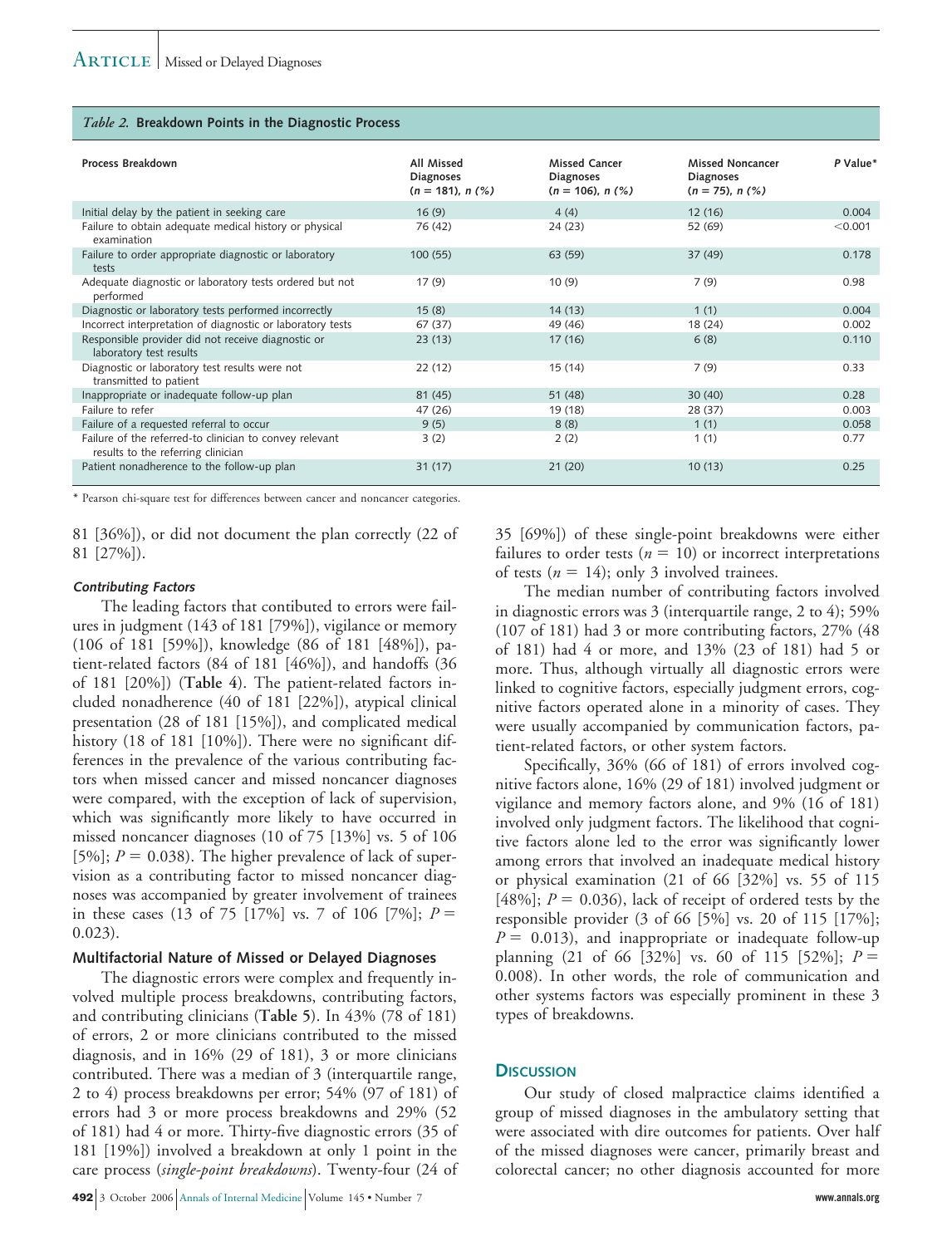than 5% of the sample. The main breakdowns in the diagnostic process were failure to order appropriate diagnostic tests, inappropriate or inadequate follow-up planning, failure to obtain an adequate medical history or perform an adequate physical examination, and incorrect interpretation of diagnostic test results. Cognitive factors, patientrelated factors, and handoffs were the most prominent contributing factors overall. However, relatively few diagnostic errors could be linked to single-point breakdowns or lone contributing factors. Most missed diagnoses involved manifold breakdowns and a potent combination of individual and system factors. The resultant delays tended to be long, setting diagnosis back more than 1 year on average.

The threshold question of what constitutes a harmful

diagnostic error is extremely challenging. Indeed, the nebulous nature of missed diagnoses probably helps to explain why patient safety research in this area has lagged. Our approach was 2-dimensional. We considered the potential role of a range of contributing factors drawn from the fields of human factors and systems analysis (16, 19) in causing the patient's injury. We also disaggregated the diagnostic process into discrete steps and then examined the prevalence of problems within particular steps. Trained physician-reviewers had the benefit of information from the claim file and from the medical record in deciding whether diagnoses were missed. Even so, agreement among reviewers was only fair, highlighting how difficult and subjective clinical judgments regarding missed diagnoses are.

| <b>Process Breakdown</b>                                                           | Leading Reasons for Breakdown                                                                                                                                                                                                                                             | Value,<br>n                                     | <b>Within Process</b><br><b>Breakdown</b><br>Category, % |
|------------------------------------------------------------------------------------|---------------------------------------------------------------------------------------------------------------------------------------------------------------------------------------------------------------------------------------------------------------------------|-------------------------------------------------|----------------------------------------------------------|
| Failure to order appropriate diagnostic or laboratory<br>tests ( $n = 100$ )       | Provider lacked knowledge of appropriate test<br>Poor documentation<br>Failure of communication<br>Among providers<br>Between provider and patient<br>Patient did not schedule or keep appointment<br>Patient declined tests                                              | 37<br>10<br>15<br>$\overline{7}$<br>8<br>9<br>5 | 37<br>10<br>15<br>$\overline{7}$<br>8<br>9<br>5          |
| Type of test not ordered                                                           | Imaging<br>Computed tomography scanning<br>Mammography<br>Ultrasonography<br>Blood<br>Othert<br><b>Biopsy</b><br>Colonoscopy or flexible sigmoidoscopy                                                                                                                    | 45<br>11<br>11<br>11<br>14<br>50<br>25<br>11    | 45<br>11<br>11<br>11<br>14<br>50<br>25<br>11             |
| Inappropriate or inadequate follow-up plan ( $n = 81$ )                            | Provider did not think follow-up was necessary<br>Provider selected inappropriate follow-up<br>interval<br>Follow-up plan not documented<br>Follow-up appointment not scheduled<br>Miscommunication between patient and<br>provider<br>Miscommunication between providers | 32<br>29<br>22<br>20<br>20<br>10                | 40<br>36<br>27<br>25<br>25<br>12                         |
| Failure to obtain adequate medical history or physical<br>examination ( $n = 76$ ) | Incomplete physical examination<br>Failure to elicit relevant information<br>Poor documentation<br>Patient provided inaccurate history                                                                                                                                    | 39<br>35<br>20<br>13                            | 50<br>46<br>26<br>17                                     |
| Incorrect interpretation of diagnostic or laboratory<br>tests ( $n = 67$ )         | Error in clinical judgment<br>Failure of communication among providers<br>Inexperience<br>Whose misinterpretation?<br>Radiologist<br>Primary care physician<br>Pathologist                                                                                                | 52<br>5<br>3<br>27<br>19<br>10                  | 78<br>$\overline{7}$<br>5<br>40<br>28<br>15              |
| Type of test interpreted incorrectly                                               | Imaging<br>Mammography<br>Radiography<br>Ultrasonography<br>Blood<br>Other‡<br><b>Biopsy</b>                                                                                                                                                                              | 36<br>18<br>10<br>5<br>9<br>21<br>8             | 54<br>27<br>15<br>$\overline{7}$<br>13<br>31<br>12       |

*Table 3.* **Details of the 4 Most Frequent Process Breakdowns\***

\* Category and subcategory totals may exceed 100% because of non–mutually exclusive reasons and multiple tests. Only leading reasons and tests are presented.

† The tests not shown in this category are echocardiography (*n* - 3), cardiac catheterization (*n* - 3), electrocardiography (*n* - 2), treadmill (*n* - 2), urinalysis (*n* - 1), esophagogastroduodenoscopy/barium swallow (n = 1), colposcopy (n = 1), urine pregnancy (n = 1), and joint aspirate (n = 1).<br>‡The tests not shown in this category are electrocardiography (n = 4), urinalysis (n = 1), echoca cystoscopy ( $n = 1$ ), and treadmill ( $n = 1$ ).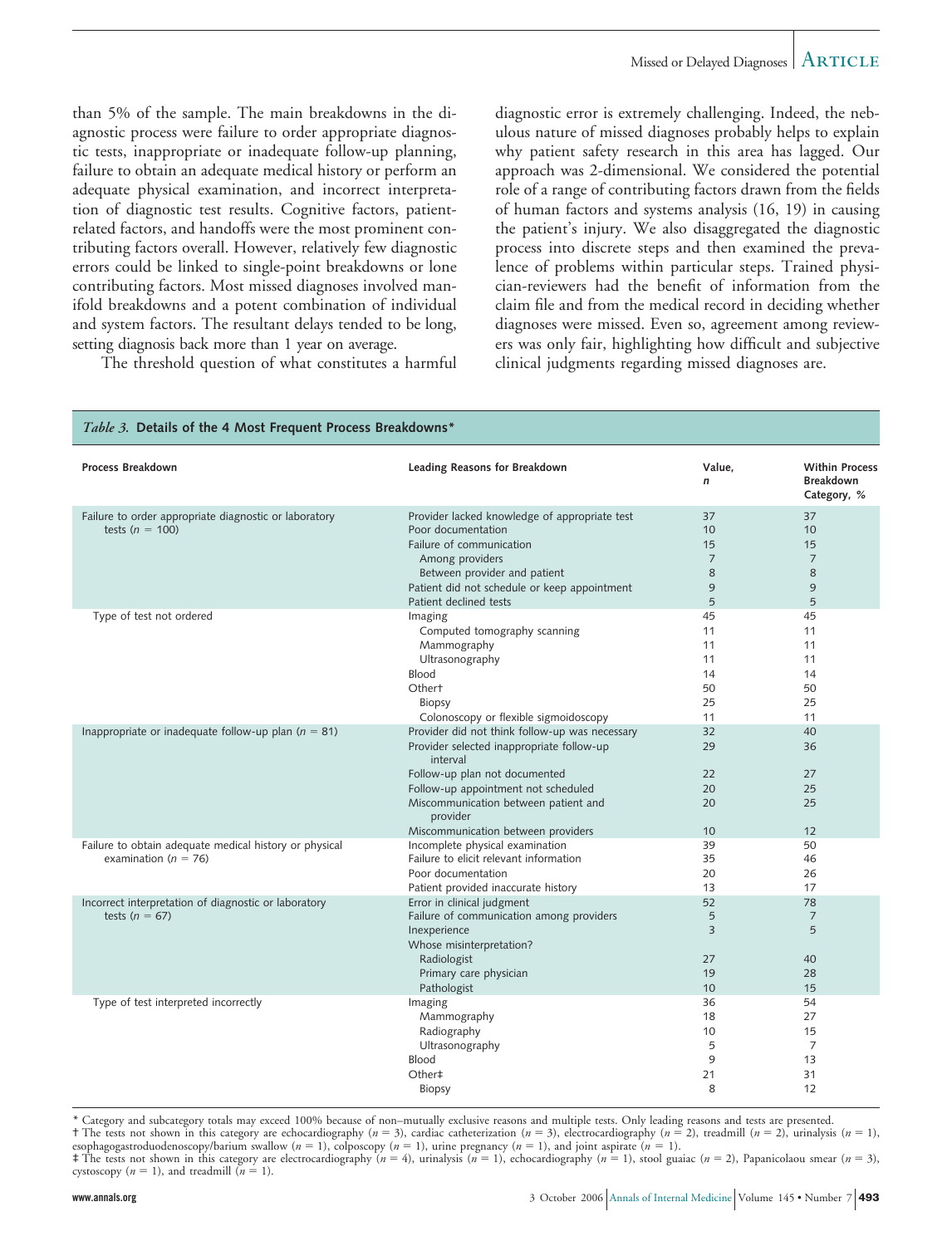| <i>Table 4.</i> Factors That Contributed to Missed or Delayed<br><b>Diagnoses</b> |                 |  |  |
|-----------------------------------------------------------------------------------|-----------------|--|--|
| Variable                                                                          | Value, $n$ (%)* |  |  |
| Provider- and systems-related factors                                             |                 |  |  |
| Cognitive factors                                                                 | 179 (99)        |  |  |
| Judgment                                                                          | 143 (79)        |  |  |
| Vigilance or memory                                                               | 106 (59)        |  |  |
| Lack of knowledge                                                                 | 86 (48)         |  |  |
| Communication factors                                                             | 55 (30)         |  |  |
| Handoffs                                                                          | 36(20)          |  |  |
| Failure to establish clear lines of responsibility                                | 17(9)           |  |  |
| Conflict                                                                          | 3(2)            |  |  |
| Some other failure of communication                                               | 16(9)           |  |  |
| Other systems factors                                                             | 31 (17)         |  |  |
| Lack of supervision                                                               | 15(8)           |  |  |
| Workload                                                                          | 12(7)           |  |  |
| Interruptions                                                                     | 6(3)            |  |  |
| Technology problems                                                               | 5(3)            |  |  |
| Fatigue                                                                           | 1(1)            |  |  |
| Patient-related factors+                                                          | 84 (46)         |  |  |
| Nonadherence                                                                      | 40 (22)         |  |  |
| Atypical presentation                                                             | 28 (15)         |  |  |
| Complicated medical history                                                       | 18 (10)         |  |  |
| Information about medical history of poor quality                                 | 8(4)            |  |  |
| Other                                                                             | 15(8)           |  |  |

\* Percentages were calculated by using the denominator of 181 missed or delayed diagnoses.

† Sum of specific patient-related factors exceeds total percentage because some errors had multiple contributing factors.

#### **Troublesome Diagnoses**

The prevalence of missed cancer diagnoses in our sample is consistent with previous recognition of this problem as a major quality concern for ambulatory care (8). Missed cancer diagnoses were more likely than other missed diagnoses to involve errors in the performance and interpretation of tests. Lack of adherence to guidelines for cancer screening and test ordering is a well-recognized problem, and there are ongoing efforts to address it (1, 20). Our data did not allow assessment of the extent to which guideline adherence would have prevented errors.

The next most commonly missed diagnoses were infections, fractures, and myocardial infarctions, although there was also a broad range of other missed diagnoses. Primary care physicians were centrally involved in most of these errors. Most primary care physicians work under considerable time pressure, handle a wide range of clinical

| <i>Table 5.</i> Distribution of Contributing Clinicians, Process |  |  |
|------------------------------------------------------------------|--|--|
| Breakdowns, and Contributing Factors*                            |  |  |

| <b>Number</b><br>per Error | Contributing<br>Clinicians, % | <b>Process</b><br>Breakdowns, % | Contributing<br>Factors, % |
|----------------------------|-------------------------------|---------------------------------|----------------------------|
|                            | 57                            | 19                              | 14                         |
| $\geq$ 2                   | 43                            | 81                              | 86                         |
| $\geq$ 3                   | 16                            | 54                              | 59                         |
| $\geq 4$                   | 6                             | 29                              | 27                         |
| $\geq 5$                   |                               | 11                              | 13                         |

\* The total number of errors was 181.

problems, and treat predominantly healthy patients. They practice in a health care system in which test results are not easily tracked, patients are sometimes poor informants, multiple handoffs exist, and information gaps are the norm. For even the most stellar practitioners, clinical processes and judgments are bound to fail occasionally under such circumstances.

#### **Cognitive and Other Factors**

Although there were several statistically significant differences in the patterns of process breakdowns between missed cancer diagnoses, the patterns of contributing factors were remarkably similar. This suggests that although vulnerable points may vary according to the idiosyncratic pathways of different diagnoses, a core set of human and system vulnerabilities permeates diagnostic work. For example, relying exclusively on a physician's knowledge or memory to ensure that the correct test is ordered, practicing in a clinic with poor internal communication strategies, or having a high prevalence of patients with complex disorders may be risky regardless of the potential diagnosis.

Such cognitive factors as judgment and knowledge were nearly ubiquitous but rarely were the sole contributing factors. Previous research has highlighted the importance of cognitive factors in misdiagnosis and has proposed frameworks for better understanding the underlying causes of such errors (21–23). Detecting these cognitive failures and determining why they occur is difficult, but the design of robust diagnostic processes will probably depend on it.

#### **Follow-Up**

Nearly half of all errors involved an inadequate follow-up plan, a failure that was split fairly evenly between situations in which the physician determined that follow-up was not necessary and those in which the need for follow-up was recognized but the wrong interval was selected. Poor documentation, scheduling problems, and miscommunication among providers also played a role. A recent survey (24) of patients in 5 countries found that 8% to 20% of adults who were treated as outpatients did not receive their test results, and 9% to 15% received incorrect results or delayed notification of abnormal results. In addition, in our study, 56% (45 of 81) of the errors that occurred during follow-up also had patient-related factors that contributed to the poor outcome, a finding that highlights the need for risk reduction initiatives that address potential breakdowns on both sides of the patient–physician relationship during follow-up.

#### **Interventions**

In general, our findings reinforce the need for systems interventions that mitigate the potential impact of cognitive errors by reducing reliance on memory, forcing consideration of alternative diagnostic plans or second opinions, and providing clinical decision support systems (21, 22). However, cognitive factors rarely appear alone, so interventions must also address other contributing factors, such as handoffs and communication. To be clinically use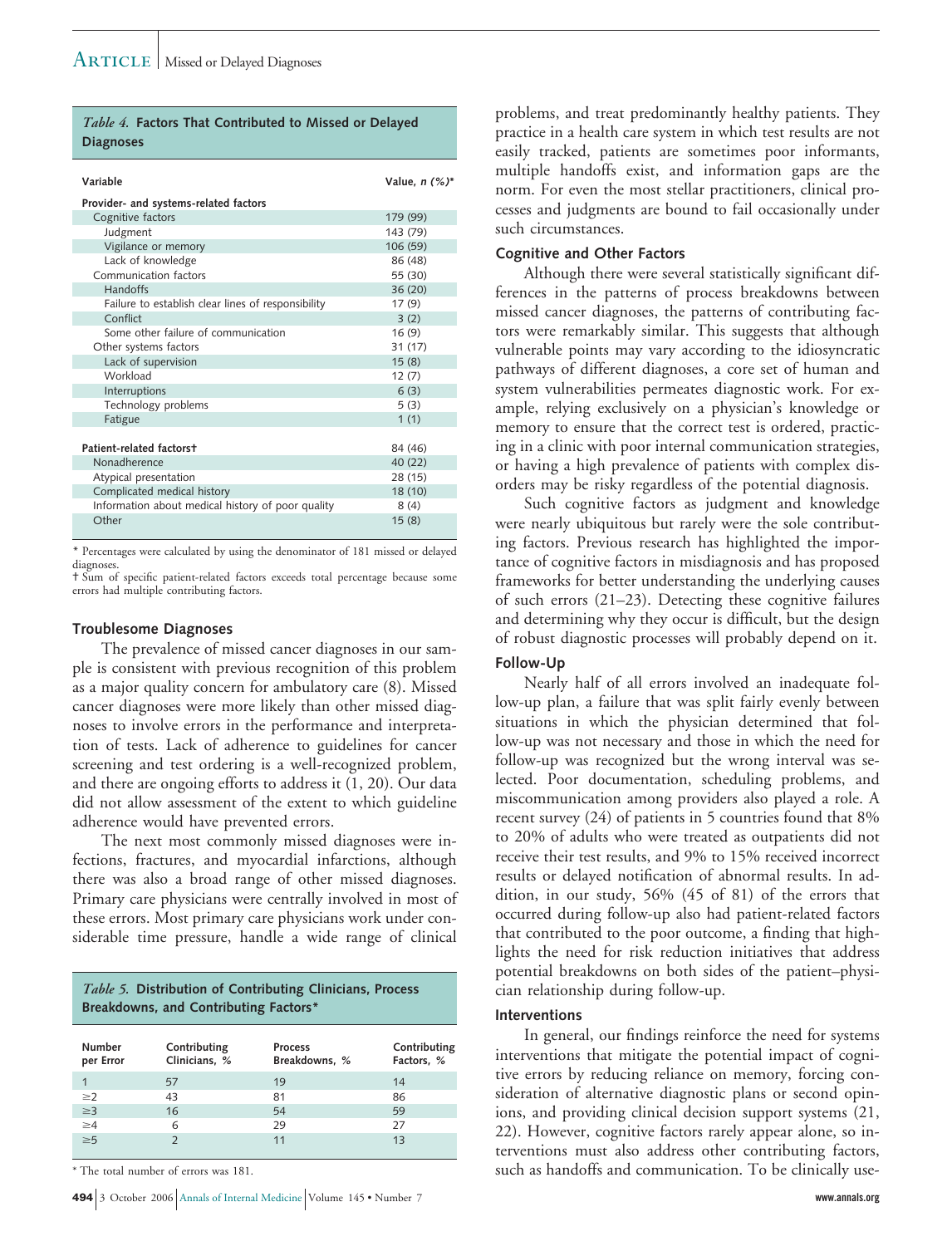ful and maximally effective, such interventions must be easy to use and well integrated into clinicians' workflows (25). For example, incorporating clinical decision support into the electronic medical record of a patient with breast symptoms should help guard against failures in history taking or test ordering by bolstering physicians' knowledge and reducing their reliance on vigilance and memory.

An important feature of interventions is that their use should not rely on voluntary decisions to access them, because physicians are often unaware of their need for help (26). Rather, the use of an intervention should be automatically triggered by certain predetermined and explicit characteristics of the clinical encounter. For example, strategies to combat misinterpretation could mandate second reviews of test results in designated circumstances or require rapid expert reviews when physicians interpret test results outside of their areas of expertise.

After follow-up plans are made, improvements in scheduling procedures, tickler systems, and test result tracking systems could help keep patients and physicians on track. Nationwide attention is being given to the issue of follow-up (27, 28). Research and quality improvement efforts that equip physicians with tools to reliably perform follow-up must be a priority.

Selecting just 1 of the interventions we have outlined may not be sufficient. The multifactorial and complex nature of diagnostic errors suggests that meaningful reductions will require prevention strategies that target multiple levels in the diagnostic process and multiple contributing factors. Nevertheless, the resource constraints most health care institutions face demand priorities. Attention to the 3 vulnerable points we identified—ordering decisions, test interpretation, and follow-up planning—is a useful starting point and promises high yields, especially in reducing the number of missed cancer diagnoses.

## **Study Limitations**

Our study has several limitations. First, unlike prospective observational studies or root-cause analyses, retrospective review of records, even the detailed records found in malpractice claim files, will miss certain breakdowns (for example, patient nonadherence) and contributing factors (for example, fatigue and workload), unless they emerged as issues during litigation. This measurement problem means that prevalence findings for such estimates will be lower bounds, and the multifactorial causality we observed probably understates the true complexity of diagnostic errors.

An additional measurement problem relates to the process breakdowns. Although reviewers considered breakdowns as independent events, in some situations breakdowns may have been prompted or influenced by earlier breakdowns in the diagnostic sequence. For example, a failure to order appropriate tests may stem from oversights in the physical examination. Such interdependence would tend to inflate the frequency of some breakdowns.

Second, awareness of the litigation outcome may have biased reviewers toward finding errors in claims that received compensation and vice versa (29, 30). Several factors militate against this bias: Reviewers were instructed to ignore the litigation outcome; physicians, who as a group tend to be skeptical of the malpractice system, may have been disinclined to credit the system's findings; and, in fact, one quarter of error judgments diverged from the litigation outcomes.

Third, the reliability of the error determination was not high, and the CIs around the  $\kappa$  score are statistically compatible with poor or marginal reliability. Diagnostic errors are one of the most difficult types of errors to detect reliably (31). Although reviewers may have included some episodes of care in the study sample that were not "true" errors, and may have overlooked some that were, we know of no reason why the characteristics of such false-positive results and false-negative results would differ systematically from those we analyzed.

Fourth, malpractice claims data generally, and in our sample in particular, have several other biases. Severe injuries and younger patients are overrepresented in the subset of patients with medical injuries that trigger litigation (32, 33). It is possible that the factors that lead to errors in litigated cases may differ systematically from the factors that lead to errors in nonlitigated cases, although we know of no reason why they would. In addition, outpatient clinics associated with teaching hospitals are overrepresented in our sample, so the diagnostic errors we identified may not be generalizable outside this setting.

## **Conclusions**

Our findings highlight the complexity of diagnostic errors in ambulatory care. Just as Reason's "Swiss cheese" model of accident causation suggests (19) diagnostic errors that harm patients seem to result from the alignment of multiple breakdowns, which in turn stem from a confluence of contributing factors. The task of effecting meaningful improvements to the diagnostic process—with its numerous clinical steps, stretched across multiple providers and months or years, and the heavy reliance on patient initiative—looms as a formidable challenge. The prospects for "silver bullets" in this area seem remote.

Are meaningful gains achievable in the short to medium term? The answer will probably turn on whether simple interventions that target 2 or 3 critical breakdown points are sufficient to disrupt the causal chain or whether interventions at a wider range of points are necessary to avert harm. In this sense, our findings are humbling, and they underscore the need for continuing efforts to develop the "basic science" of error prevention in medicine (34), which remains in its infancy.

From Brigham and Women's Hospital and Harvard School of Public Health, Boston, Massachusetts; University of Texas Health Science Center, Houston, Texas; and the Harvard Risk Management Foundation, Cambridge, Massachusetts.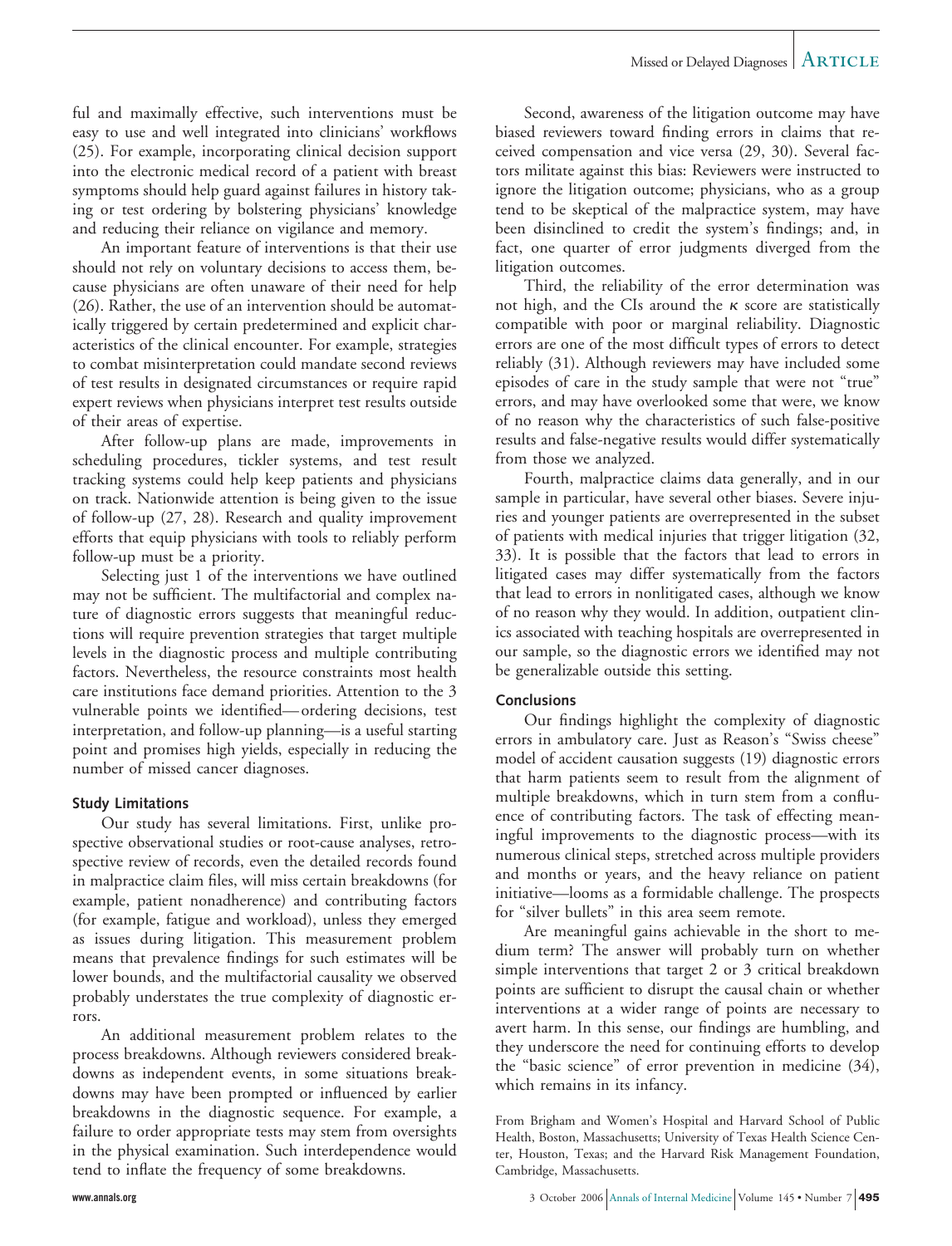## $\rm ARTICLE$  | Missed or Delayed Diagnoses

**Note:** Drs. Gandhi, Kachalia, and Studdert had full access to all of the data in the study and take responsibility for the integrity of the data and the accuracy of the data analysis.

**Grant Support:** This study was supported by grants from the Agency for Healthcare Research and Quality (HS011886-03) and the Harvard Risk Management Foundation. Dr. Studdert was also supported by the Agency for Healthcare Research and Quality (KO2HS11285).

**Potential Financial Conflicts of Interest:** *Employment:* T.A. Brennan (Aetna); *Stock ownership or options (other than mutual funds):* T.A. Brennan (Aetna); *Expert testimony:* T.A. Brennan.

**Requests for Single Reprints:** David M. Studdert, LLB, ScD, Department of Health Policy and Management, Harvard School of Public Health, 677 Huntington Avenue, Boston, MA 02115; e-mail, studdert@hsph.harvard.edu.

Current author addresses and author contributions are available at www .annals.org.

#### **References**

1. **Haas JS, Cook EF, Puopolo AL, Burstin HR, Brennan TA.** Differences in the quality of care for women with an abnormal mammogram or breast complaint. J Gen Intern Med. 2000;15:321-8. [PMID: 10840267]

2. **Marcus AC, Crane LA, Kaplan CP, Reading AE, Savage E, Gunning J, et al.** Improving adherence to screening follow-up among women with abnormal Pap smears: results from a large clinic-based trial of three intervention strategies. Med Care. 1992;30:216-30. [PMID: 1538610]

3. **Poon EG, Gandhi TK, Sequist TD, Murff HJ, Karson AS, Bates DW.** "I wish I had seen this test result earlier!": dissatisfaction with test result management systems in primary care. Arch Intern Med. 2004;164:2223-8. [PMID: 15534158]

4. **Margo CE.** A pilot study in ophthalmology of inter-rater reliability in classifying diagnostic errors: an underinvestigated area of medical error. Qual Saf Health Care. 2003;12:416-20. [PMID: 14645756]

5. **Bates DW, Cullen DJ, Laird N, Petersen LA, Small SD, Servi D, et al.** Incidence of adverse drug events and potential adverse drug events. Implications for prevention. ADE Prevention Study Group. JAMA. 1995;274:29-34. [PMID: 7791255]

6. **Leape LL, Bates DW, Cullen DJ, Cooper J, Demonaco HJ, Gallivan T, et al.** Systems analysis of adverse drug events. ADE Prevention Study Group. JAMA. 1995;274:35-43. [PMID: 7791256]

7. **Chandra A, Nundy S, Seabury SA.** The growth of physician medical malpractice payments: evidence from the national practitioner data bank. Health Aff (Millwood). 2005;W5240-9. [PMID: 15928255]

8. **Phillips RL Jr, Bartholomew LA, Dovey SM, Fryer GE Jr, Miyoshi TJ, Green LA.** Learning from malpractice claims about negligent, adverse events in primary care in the United States. Qual Saf Health Care. 2004;13:121-6. [PMID: 15069219]

9. **Kern KA.** Medicolegal analysis of bile duct injury during open cholecystectomy and abdominal surgery. Am J Surg. 1994;168:217-22. [PMID: 8080055] 10. **Kern KA.** Malpractice litigation involving laparoscopic cholecystectomy. Cost, cause, and consequences. Arch Surg. 1997;132:392-8. [PMID: 9108760] 11. **Kravitz RL, Rolph JE, McGuigan K.** Malpractice claims data as a quality

improvement tool. I. Epidemiology of error in four specialties. JAMA. 1991;266: 2087-92. [PMID: 1920696]

12. **Weiler PC, Hiatt HH, Newhouse JP, Johnson WG, Brennan T, Leape LL.** A Measure of Malpractice: Medical Injury, Malpractice Litigation, and Patient Compensation. Cambridge, MA: Harvard Univ Pr; 1993.

13. **Studdert DM, Brennan TA, Thomas EJ.** Beyond dead reckoning: measures of medical injury burden, malpractice litigation, and alternative compensation models from Utah and Colorado. Indiana Law Rev. 2000;33:1643-86.

14. **Sowka M, ed.** National Association of Insurance Commissioners. Malpractice Claims: Final Compilation. Brookfield, WI: National Association of Insurance Commissioners; 1980.

15. **Thomas EJ, Studdert DM, Burstin HR, Orav EJ, Zeena T, Williams EJ, et al.** Incidence and types of adverse events and negligent care in Utah and Colorado. Med Care. 2000;38:261-71. [PMID: 10718351]

16. **Kohn LT, Corrigan JM, Donaldson MS.** To Err Is Human. Building a Safer Health System. Institute of Medicine. Washington, DC: National Academy Pr; 1999.

17. **Brennan TA, Leape LL, Laird NM, Hebert L, Localio AR, Lawthers AG, et al.** Incidence of adverse events and negligence in hospitalized patients. Results of the Harvard Medical Practice Study I. N Engl J Med. 1991;324:370-6. [PMID: 1987460]

18. **Landis JR, Koch GG.** The measurement of observer agreement for categorical data. Biometrics. 1977;33:159-74. [PMID: 843571]

19. **Reason J.** Managing the Risks of Organizational Accidents. Brookfield, VT: Ashgate: 1997.

20. **Harvard Risk Management Foundation.** Breast care management algorithm: improving breast patient safety. Accessed at www.rmf.harvard.edu/files/flash /breast-care-algorithm/index.htm on 9 August 2006.

21. **Croskerry P.** The importance of cognitive errors in diagnosis and strategies to minimize them. Acad Med. 2003;78:775-80. [PMID: 12915363]

22. **Graber M, Gordon R, Franklin N.** Reducing diagnostic errors in medicine: what's the goal? Acad Med. 2002;77:981-92. [PMID: 12377672]

23. **Elstein AS, Schwarz A.** Clinical problem solving and diagnostic decision making: selective review of the cognitive literature. BMJ. 2002;324:729-32. [PMID: 11909793]

24. **Schoen C, Osborn R, Huynh PT, Doty M, Davis K, Zapert K, et al.** Primary care and health system performance: adults' experiences in five countries. Health Aff (Millwood). 2004;Suppl:W4-487-503. [PMID: 15513956]

25. **Kawamoto K, Houlihan CA, Balas EA, Lobach DF.** Improving clinical practice using clinical decision support systems: a systematic review of trials to identify features critical to success. BMJ. 2005;330:765. [PMID: 15767266]

26. **Friedman CP, Gatti GG, Franz TM, Murphy GC, Wolf FM, Heckerling PS, et al.** Do physicians know when their diagnoses are correct? Implications for decision support and error reduction. J Gen Intern Med. 2005;20:334-9. [PMID: 15857490]

27. **Joint Commission on Accreditation of Healthcare Organizations.** National Patient Safety Goals. Accessed at www.jointcommission.org/PatientSafety/NationalPatientSafetyGoals/07\_amb\_obs\_npsgs.htm on 9 August 2006.

28. **Gandhi TK.** Fumbled handoffs: one dropped ball after another. Ann Intern Med. 2005;142:352-8. [PMID: 15738454]

29. **Guthrie C, Rachlinski JJ, Wistrich AJ.** Inside the judicial mind. Cornell Law Rev. 2001;86:777-830.

30. **LaBine SJ, LaBine G.** Determinations of negligence and the hindsight bias. Law Hum Behav. 1996;20:501-16.

31. **Studdert DM, Mello MM, Gawande AA, Gandhi TK, Kachalia A, Yoon C, et al.** Claims, errors, and compensation payments in medical malpractice litigation. N Engl J Med. 2006;354:2024-33. [PMID: 16687715]

32. **Burstin HR, Johnson WG, Lipsitz SR, Brennan TA.** Do the poor sue more? A case-control study of malpractice claims and socioeconomic status. JAMA. 1993;270:1697-701. [PMID: 8411499]

33. **Studdert DM, Thomas EJ, Burstin HR, Zbar BI, Orav EJ, Brennan TA.** Negligent care and malpractice claiming behavior in Utah and Colorado. Med Care. 2000;38:250-60. [PMID: 10718350]

34. **Brennan TA, Gawande A, Thomas E, Studdert D.** Accidental deaths, saved lives, and improved quality. N Engl J Med. 2005;353:1405-9. [PMID: 16192489]